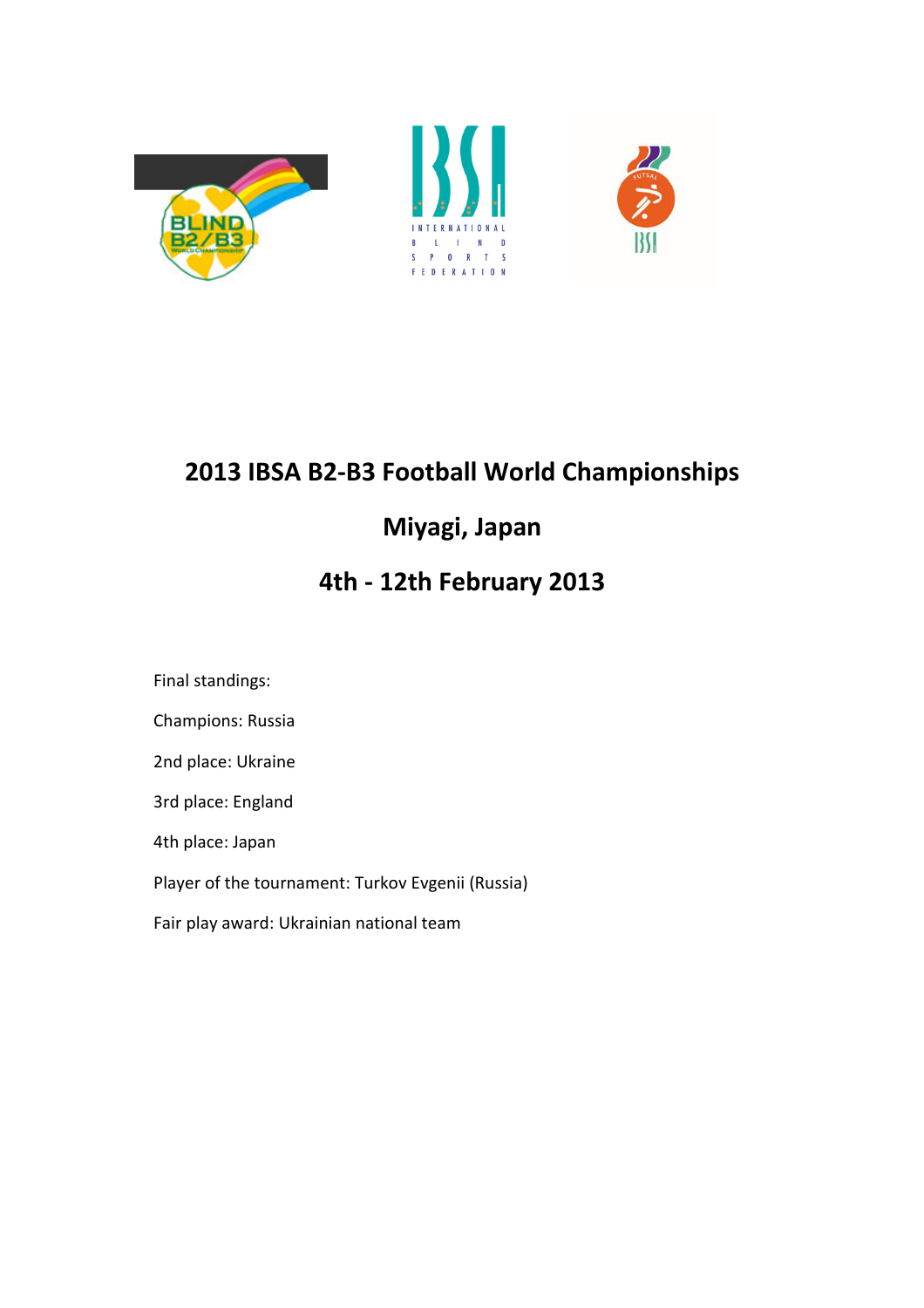#### Results

6th February

|                                            | Group League (GAME#1) |        |
|--------------------------------------------|-----------------------|--------|
| 6 (Wed) February 12:00                     |                       |        |
| <b>HOME</b>                                | <b>SCORE</b>          | AWAY   |
| Japan                                      | $0 - 14$              | Russia |
| (GOALS)                                    |                       |        |
| Russia                                     |                       |        |
| 2 Denis Zykov : (1st)6' 8' 11' 20' (2nd)1' |                       |        |
| 3 Turkov Evgenii : (1st)13' (2nd)17'       |                       |        |
| 4 Oleg Skorospelov (1st)12'                |                       |        |
| 5 Actamaz Valiev : (2nd)6'                 |                       |        |
| 8 Nykolay Telyatnikov: (1st)10' 17'        |                       |        |
| 9 Sergey Maltsev: (1st)13' 18'             |                       |        |
| 10 Kanaev Dmitry (2nd)2'                   |                       |        |
|                                            | Group League (GAME#2) |        |
| 6 (Wed) February 14:00                     |                       |        |
| <b>HOME</b>                                | <b>SCORE</b>          | AWAY   |
| England                                    | $0-0$                 | Russia |
| <b>(GOALS)</b>                             |                       |        |
| 7 (Thu) February                           |                       |        |
|                                            |                       |        |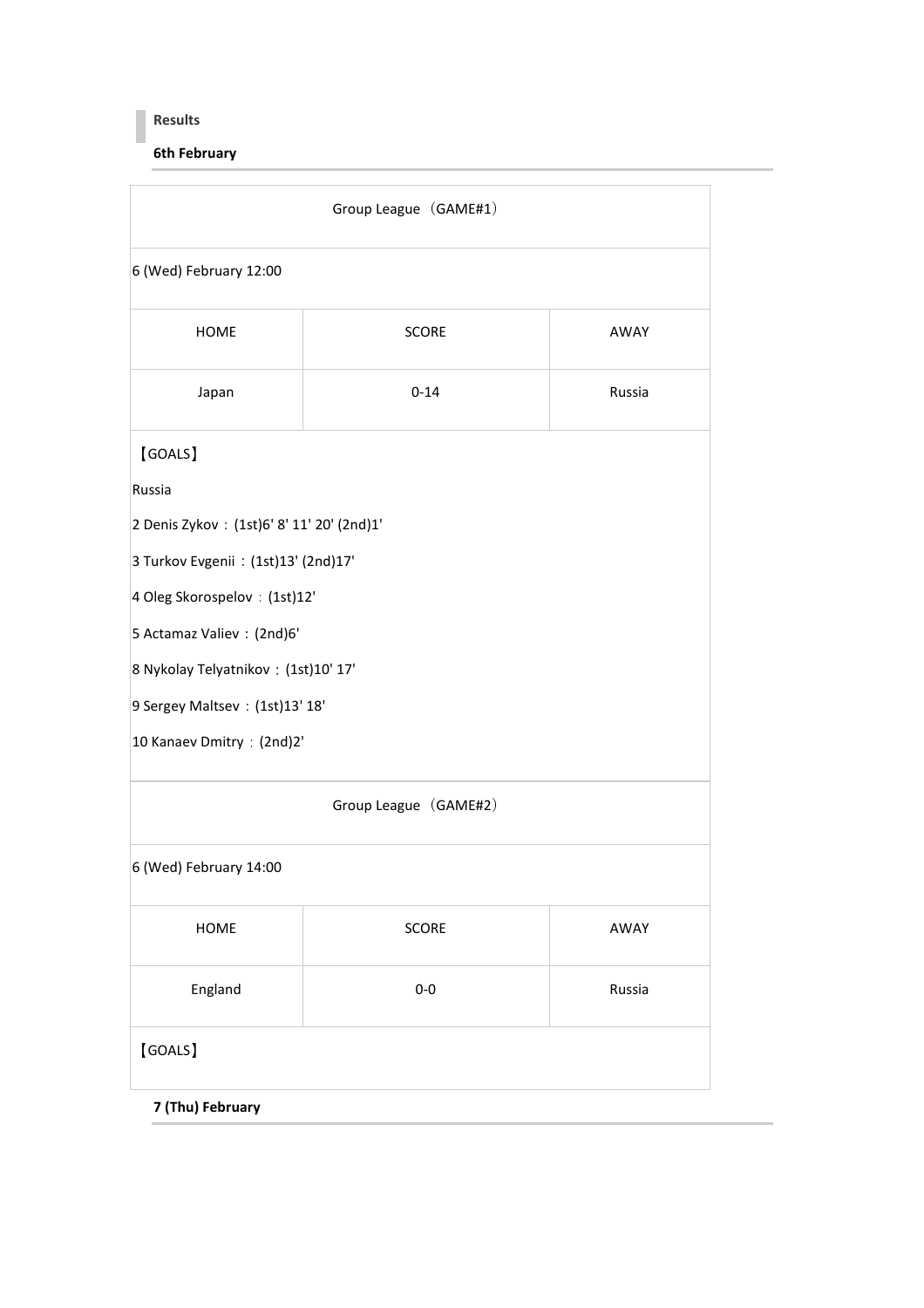|                                                     | Group League (GAME#3) |         |
|-----------------------------------------------------|-----------------------|---------|
| 7 (Thu) February 12:00                              |                       |         |
| <b>HOME</b>                                         | <b>SCORE</b>          | AWAY    |
| Ukraine                                             | $22-0$                | Japan   |
| [GOALS]                                             |                       |         |
| Ukraine                                             |                       |         |
| 2 Oleksandr Getmanov : (1st)8' 17'                  |                       |         |
| 3 Viktor Volk: (1st)11' 18' (2nd)9' 12' 15' 15' 16' |                       |         |
| 6 Bohdan Badlo: (2nd)16'                            |                       |         |
| 7 Vadym Shvets : (1st)5' 10' 11' 12'                |                       |         |
| 8 Andriy Lutsyk: (2nd)4'                            |                       |         |
| 9 Robert Tremba: (1st)3' 5' 10' 11' 12' (2nd)14'    |                       |         |
| OG: (2nd)                                           |                       |         |
|                                                     | Group League (GAME#4) |         |
| 7 (Thu) February 14:00                              |                       |         |
| HOME                                                | <b>SCORE</b>          | AWAY    |
| Russia                                              | $7 - 2$               | England |
| (GOALS)                                             |                       |         |
| Russia                                              |                       |         |
| 2 Denis Zykov : (1st)1' 18' 20'                     |                       |         |
| 3 Turkov Evgenii : (1st)4'                          |                       |         |
| 9 Sergey Maltsev : (2nd)9'                          |                       |         |
| 10 Kanaev Dmitry : (1st)16' (2nd)14'                |                       |         |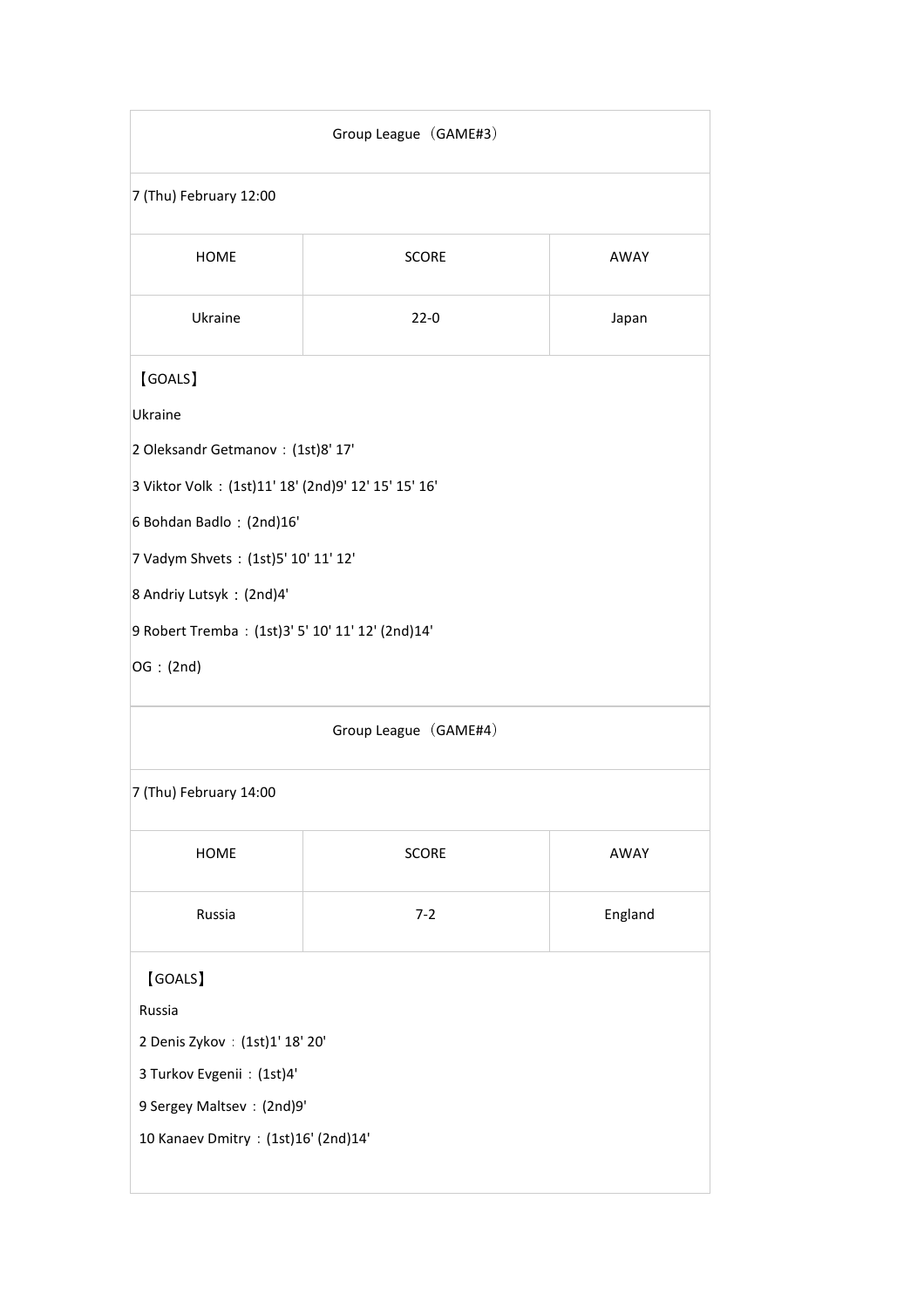### England

7 Stephen Daley:(1st)17'

10 Kanaev Dmitry:(2nd)4'

8 (Fri) February

|                                   | Group League (GAME#5) |         |
|-----------------------------------|-----------------------|---------|
| 8 (Fri) February 12:00            |                       |         |
| <b>HOME</b>                       | <b>SCORE</b>          | AWAY    |
| Japan                             | $0 - 10$              | England |
| [GOALS]                           |                       |         |
| England                           |                       |         |
| 4 Thomas Lamb: (2nd)5' 7'         |                       |         |
| 5 Jeremy Nemaeve : (2nd)8' 10'    |                       |         |
| 6 Adam Line : (1st)13'            |                       |         |
| 8 Paul McHugh: (1st)3' 8'         |                       |         |
| 9 Bradley Bicknell : (2nd)18' 19' |                       |         |
| 10 John McDougall : (2nd)13'      |                       |         |
|                                   | Group League (GAME#6) |         |
| 8 (Fri) February 14:00            |                       |         |
| HOME                              | SCORE                 | AWAY    |
| Russia                            | $1-2$                 | Ukraine |
| [GOALS]                           |                       |         |
| Russia                            |                       |         |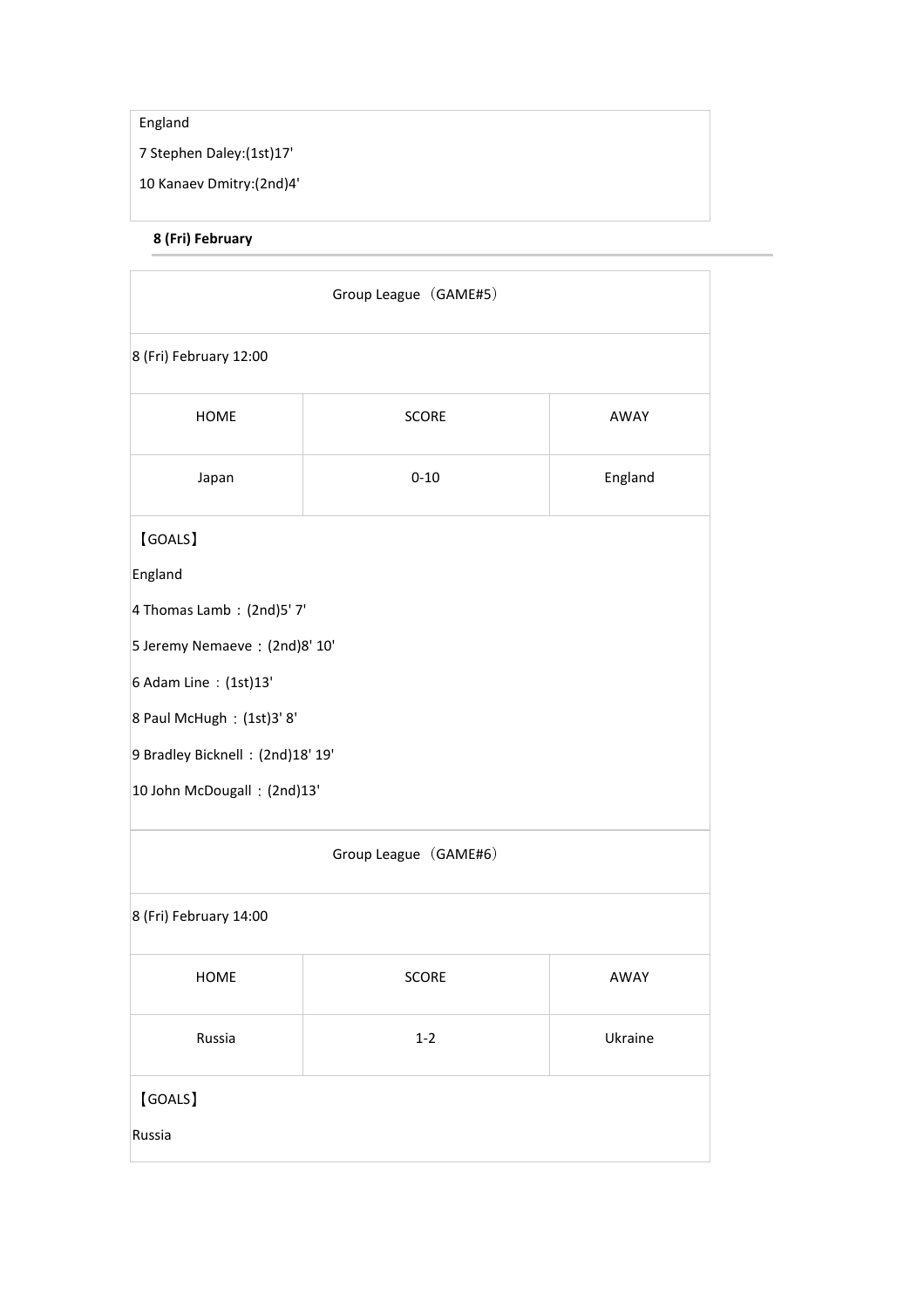10 Kanaev Dmitry:(2nd)19'

Ukraine

2 Oleksandr Getmanov:(1st)10'

6 Bohdan Badlo:(2nd)18'

### 9 (Sat) February

|                                 | Tournament (GAME#7) |              |
|---------------------------------|---------------------|--------------|
| 9 (Sat) February 12:00          |                     |              |
| <b>HOME</b>                     | <b>SCORE</b>        | AWAY         |
| Ukraine                         |                     | Russia       |
| Group League                    | $3 - 2$             | Group League |
| 1st                             |                     | 2nd          |
| [GOALS]                         |                     |              |
| Ukraine                         |                     |              |
| 2 Oleksandr Getmanov : (2nd)18' |                     |              |
| 6 Bohdan Badlo : (2nd)11'       |                     |              |
| 9 Robert Tremba: (1st)8'        |                     |              |
| Russia                          |                     |              |
| 10 Kanaev Dmitry (1st)9'        |                     |              |
| OG (2nd)2'                      |                     |              |
|                                 | Tournament (GAME#8) |              |
| 9 (Sat) February 14:00          |                     |              |
| HOME                            | <b>SCORE</b>        | AWAY         |
| England                         | $13-0$              | Japan        |
| Group League                    |                     | Group League |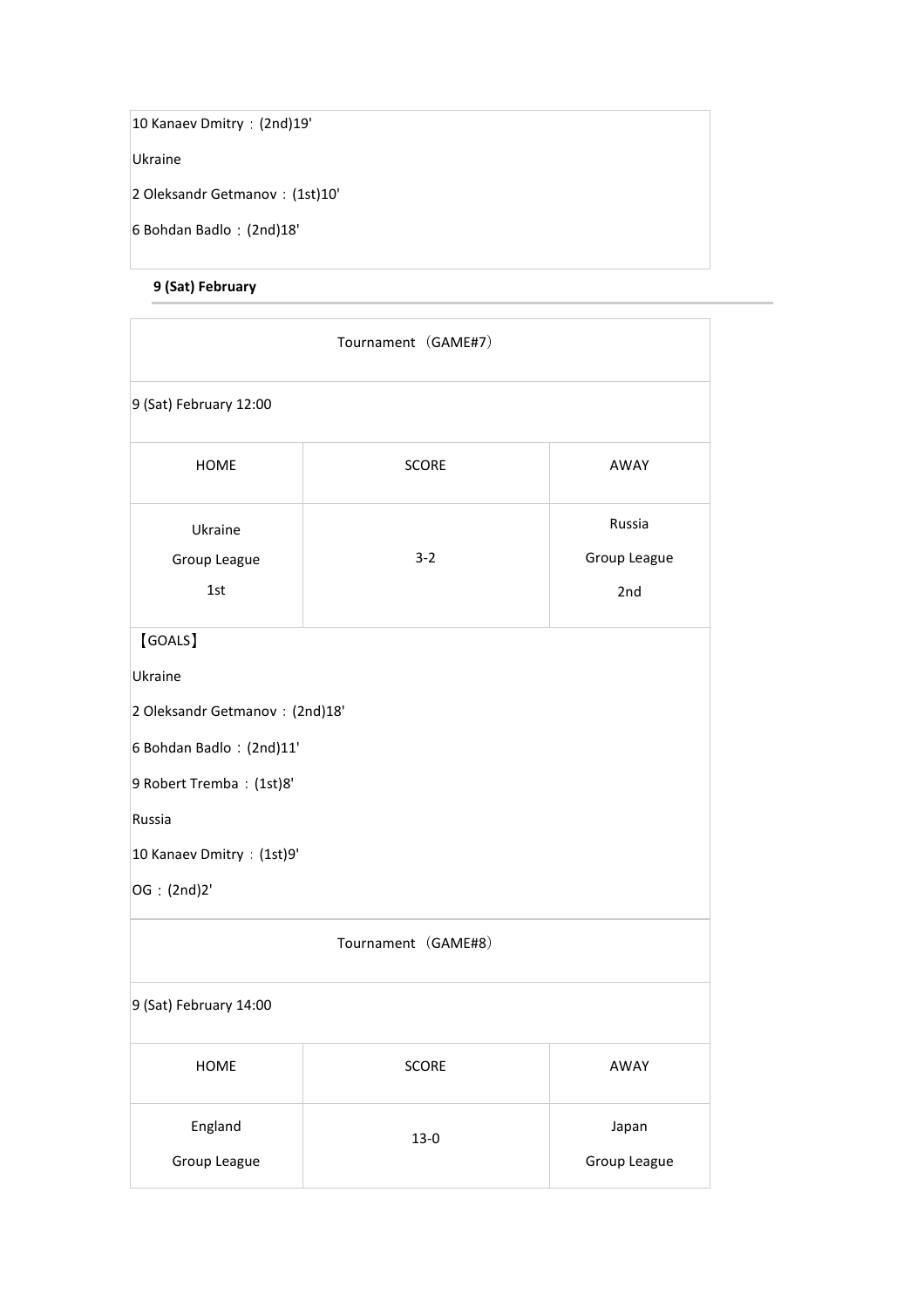| 3rd                                        |  | 4th |
|--------------------------------------------|--|-----|
|                                            |  |     |
| <b>GOALS</b>                               |  |     |
| England                                    |  |     |
| 5 Jeremy Nemaeve : (2nd)15'                |  |     |
| 6 Adam Line : (1st)4' 5' (2nd)1'           |  |     |
| 7 Stephen Daley : (1st)11'                 |  |     |
| 8 Paul McHugh : (1st)10' (2nd)7'           |  |     |
| 9 Bradley Bicknell : (1st)3'14'15' (2nd)4' |  |     |
| 10 John McDougall : (1st)1'                |  |     |
|                                            |  |     |

#### 10 (Sun) February

| Tournament (GAME#9)                                                                               |              |                            |  |
|---------------------------------------------------------------------------------------------------|--------------|----------------------------|--|
| 10 (Sun) February 12:00                                                                           |              |                            |  |
| <b>HOME</b>                                                                                       | <b>SCORE</b> | AWAY                       |  |
| Russia<br>(GAME#7 Loser)                                                                          | $2 - 1$      | England<br>(#GAME8 Winner) |  |
| (GOALS)<br>Russia<br>3Turkov Evgenii : (1st)5' (2nd) 12'<br>England<br>7 Sergey Omarov: (1st) 17' |              |                            |  |

### 11 (Mon) February

| Tournament (GAME#10) 3/4 Place match |              |      |
|--------------------------------------|--------------|------|
| 11 (Mon; Holiday) February 12:00     |              |      |
| <b>HOME</b>                          | <b>SCORE</b> | AWAY |